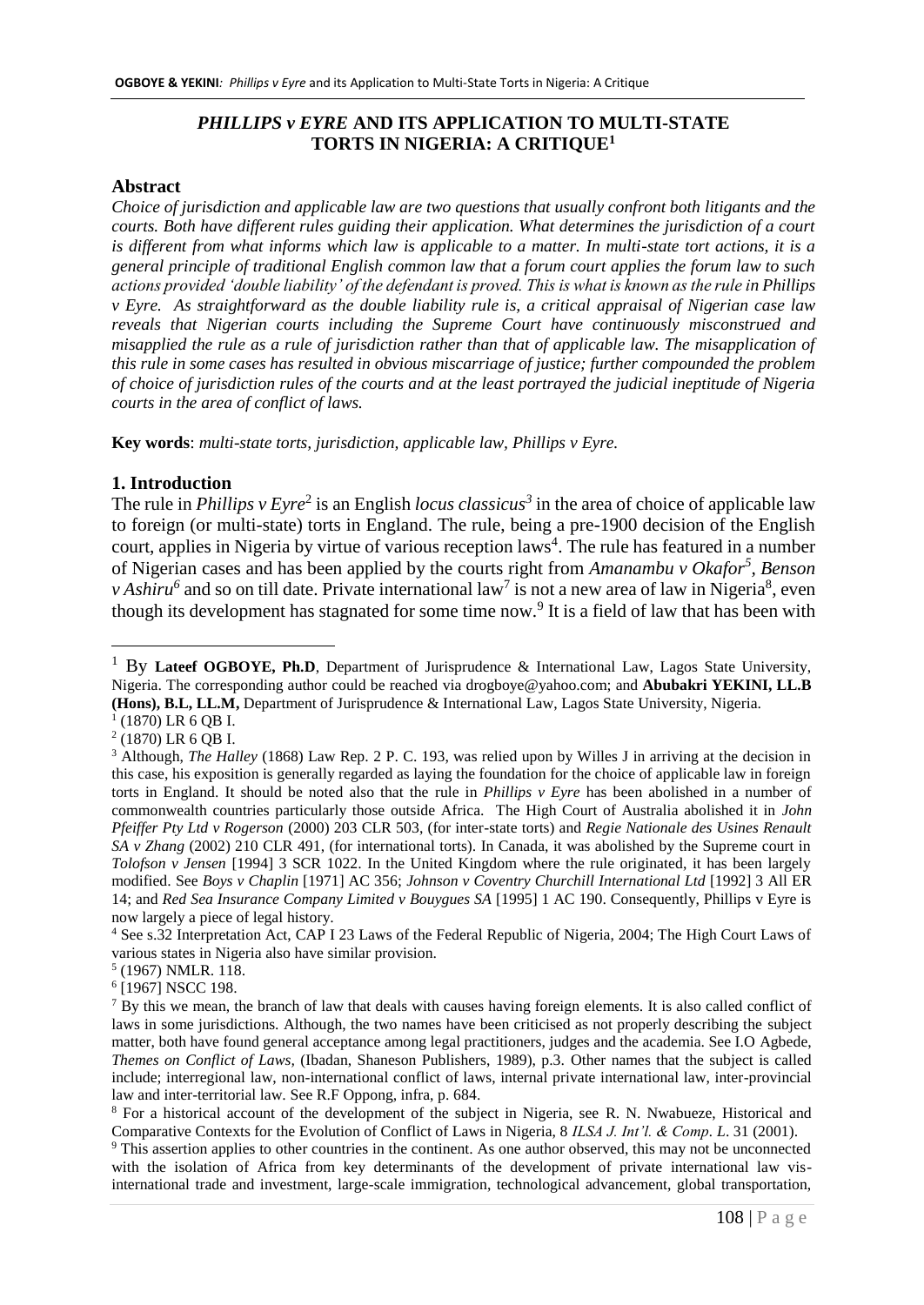us for over a century and as such, one expects the bar and bench to have grasped the rudiments of the subject matter. The misconception and misapplication of the rule in *Phillips v Eyre* depict lack of basic understanding of rules of private international law by Nigerian courts. A critical appraisal of the decisions of the courts reveal that *Phillips v Eyre* has been adopted as a rule of jurisdiction in Nigeria rather than that of choice of applicable law in foreign tort actions.

This paper seeks to analyse *Phillips v Eyre* with a view to seeing what it has decided, what it has not decided, and how it has been seen by academic writers, judges and legal practitioners within and without the common law jurisdictions. An attempt will be made to review as many as Nigerian cases wherein the rule was applied and how same has been totally misconstrued and misapplied by the courts. It is concluded that the Nigerian courts' understanding of the rule is a misnomer. This anomaly has the effect of further complicating the choice of jurisdiction rules, stultifying the development of choice of applicable law in torts and also producing unjust decisions in some cases.

# **2. Legal Problems Posed by Multi-State Torts**

The world is now a global village; it is usually said. Globalization and the success in technological advancement all over the world have led to a change in the nature of tortious actions. Before the era of globalization and modern technological advancement, tortious acts have predominantly remained a matter of local concern. Today, with the advent of the internet and the virtual absence of interstate barriers that now allow people to move and intercourse freely across the globe, there is now an increase in multi-state torts<sup>10</sup>. A water course may be polluted in State A and the damage is suffered in State B; colleagues of a State C may decide to spend their leave abroad in State D and a fortuitous tortious act is committed by one against the other; a libelous statement may be made in Nigeria and published all over the world via the internet; a defective product may be produced in China, and sold in Nigeria by a retailer based in UK; an American may be injured in an air accident in Lagos which aircraft was bought in India and manufactured in Hong Kong and *et cetra.*

Torts are in the realm of private law and as such, it is expected that the law in one state may be different from another state that equally has connection with a tortious act. Hence, there may be potential conflict in the laws that may be applicable to such a tortious claim. Where a tort has connection with two different legal districts or states, it poses at least two conflict of laws questions. The first one is - which of the states' court has jurisdiction over the action and the second, which of the states' law is applicable to the action.

In Nigeria, apart from the choice of jurisdiction rules in the various High Court Laws, generally, a court has jurisdiction over a matter if the writ of the court was validly served on the defendant within the jurisdiction of the court. This has been described as the writ rule<sup>11</sup>. It is a rule of jurisdiction of the English court that has been received in Nigeria by the various reception laws<sup>12</sup>. This is however, subject to the 'subject matter' jurisdiction prescribed by the

and communication and so on. See R.F Oppong, 'Private International Law in Africa: The Past, Present and Future', 55 *American Journal of Comparative Law*, (2007).

<sup>&</sup>lt;sup>10</sup> D. McClean & k. Beevers, *The Conflict of Laws*, 7<sup>th</sup> ed., (London, Sweet & Maxwell, 2009), p.394.

<sup>&</sup>lt;sup>11</sup> See H.A Olaniyan, 'Nigerian Conflict of Laws through the Cases: A Researcher's Critical Comments (Part 1)', *African Journal of International and Comparative Law,* Vol. 20, No.3, Oct. 2012.

 $12$  Some of the Nigerian laws that received English conflict rules include: section 29 of the various High Court Law of the states of the northern states, section 10 High Curt Law of Lagos State, CAP H3, Laws of Lagos State, 2003; section 23 of the High Court Law of the Federal Capital Territory, Abuja; s.23 of the Interpretation Act, Cap I 23, LFN 2004.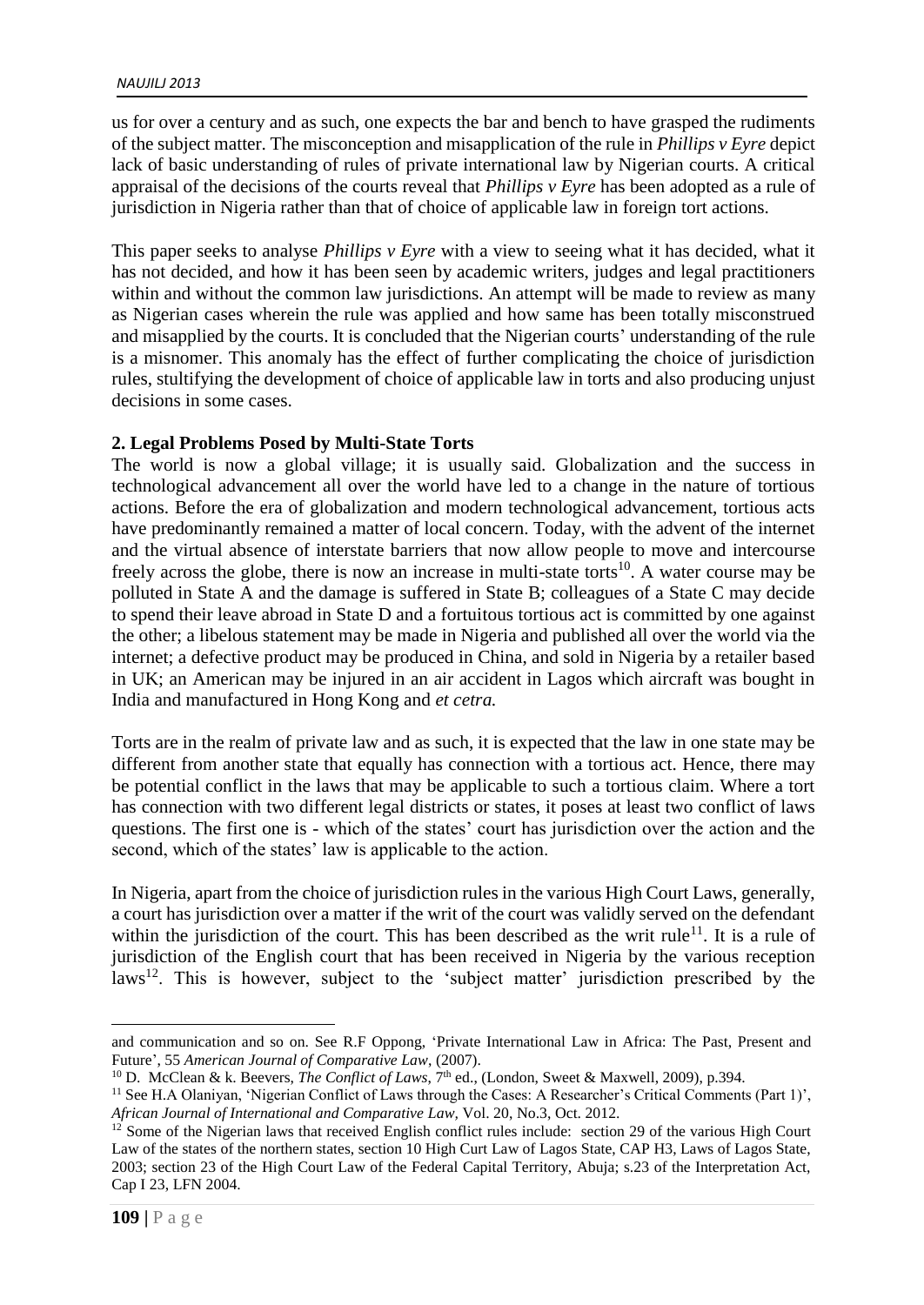Constitution<sup>13</sup>. High Courts also have nation-wide jurisdiction over out-of-state actions provided the requirements of the Sherriff and Civil Processes Act are met<sup>14</sup>. It does not matter where the subject matter arose from. Service of the writ of the court is enough as a basis for exercising jurisdiction. The court also has jurisdiction over any person that submits to the jurisdiction of the court<sup>15</sup>. In other countries, jurisdiction of courts is based on physical presence of the defendant<sup>16</sup>, domicile of the defendant<sup>17</sup>, contact of the subject matter with the forum state<sup>18</sup>, presence of property of the defendant<sup>19</sup>, nationality<sup>20</sup> etc.

Having expressed the choice of jurisdiction rules of the Nigerian courts, it is apt to now consider what law a forum court will apply to a multi-state tort. In addressing this, it is necessary to have an overview of different rules that have been adopted or applied by judges and academic writers as well. This will enable us appreciate better, the purport of the rule in *Phillips v Eyre*.

## **3. Various Approaches to Choice of Applicable Law in Torts**

Traditionally, the dominant principle applied in the UK and other common law jurisdictions is the *lex fori*<sup>21</sup>. By this, it means that irrespective of where a tort is committed, if the plaintiff decided to sue in England, the English Law will be applied to the case even if the result would be different had a foreign law were to be applied. The rationale for this is that, tortious liability is seen more as a penal sanction (crime) than civil liability (contract)<sup>22</sup>. Coupled with the fact that issues of penal sanctions do not have extra-territorial effects, the *lex fori* advocates form the opinion that applying foreign tort laws may undermine the public policy of the forum state as what is objectionable in the foreign state may not be objectionable in the forum state<sup>23</sup>. Lex

<sup>15</sup> *Bank of Ireland v UBN Ltd* [1998] 10 NWLR (PT. 569) 178.

<u>.</u>

 $13$  The 1999 Constitution of the federal Republic of Nigeria (as amended) assigns some specific subject matters to some courts and it is only those courts that have the jurisdiction to hear such matters. For instance, labour and industrial related disputes go to the National Industrial Court; matters like Company and allied matters, copyright, and other issues that are on the exclusive legislative list go to the Federal High Court. All matters not specifically assigned to these courts fall under the unlimited jurisdiction of the State High Courts.

<sup>&</sup>lt;sup>14</sup> The Act allows every State High Court to exercise jurisdiction over any subject matter once it has close connection with the forum state. These connections may include the fact that the defendant is resident within the forum court, the subject matter, if contract, is formed or to be performed within jurisdiction etc. see generally; section 101, Sheriffs and Civil Processes Act, CAP S6, Laws of the Federation of Nigeria, 2004.

<sup>16</sup> E.g United Kingdom under the traditional common law rules. See; *Colt Industries v Sarlie* (No.1) 17(1966) 1 WLR 440 (CA); *Maharanee of Baroda v Wildenstein* (1972) 2QB 283.

<sup>&</sup>lt;sup>17</sup> This now generally applies in the EU. See the Council Regulation (EC) 44/2011, Official Journal of the European Communities, 2001 L 12/1 16.1.2001.

<sup>18</sup> This is the approach in the United States. See, *International Shoe Co. v Washington* 326 US 310 (1945); *Helicopteros Nacionales de Colombia, SA v Hall* 466 US 408 (1984); *Goodyear Dunlop Tires Operations, SA v Brown* 131 S Ct. 2846 (US 2011); *McIntyre Machinery Ltd. v Nicastro* S.Ct. 2780 (U.S. 2011).

<sup>19</sup> See Art 241 of the Civil Procedure Law of China for instance.

<sup>20</sup> See Art 14 of the French Civil Code. See also *L'Union des Étudiants Juifs de France v. Yahoo Inc*, T.G.I. Paris, Apr. 12, 2000 (No. 00/05308).

<sup>21</sup> In the United Kingdom as well as most of the common law countries, the rule in *Phillips v Eyre* used to be the applicable choice of law rule in tort before its modification in the recent time. In the Uk, it was modified by Boys v. Chaplin [1971] A.C. 356., *Red Sea Insurance Co Ltd v Bouygues SA* [1995] 1 AC 190, the Private International Law (Miscellaneous Provisions) Act 1995; In Australia, see the High Court decision in *Breavington v. Godleman* (1988), 80 A.L.R. 362. (for interstate torts) *Regie National des Usines Renault SA v Zhang* (2002) 210 CLR 491; for Canada see, *Tolofson v. Jensen and Lucas v. Gagnon* (1995), 100 B.C.L.R; For Singapore, see *JIO Minerals FZC v. Mineral Enterprises Ltd* [2010] SGCA 41.

<sup>22</sup> Savigny, *System des heutigen Roemischen Rechts*, 1st ed., vol.8, p.278 cited by L. Collins & et. al., *Dicey and Morris on Conflict of Laws,* 12<sup>th</sup> ed., supra, p.1361.

<sup>&</sup>lt;sup>23</sup> O'Brien made allusion to this when he submits that 'this may be a reflection of the self-confidence of Victorian England, which manifested itself in the view that the quality of justice available in England was superior to that available in other less fortunate lands' see J. O'Brien, Conflict of Laws, 2<sup>nd</sup> ed., (London, Cavendish Publishing, 1999), p.382, n.61.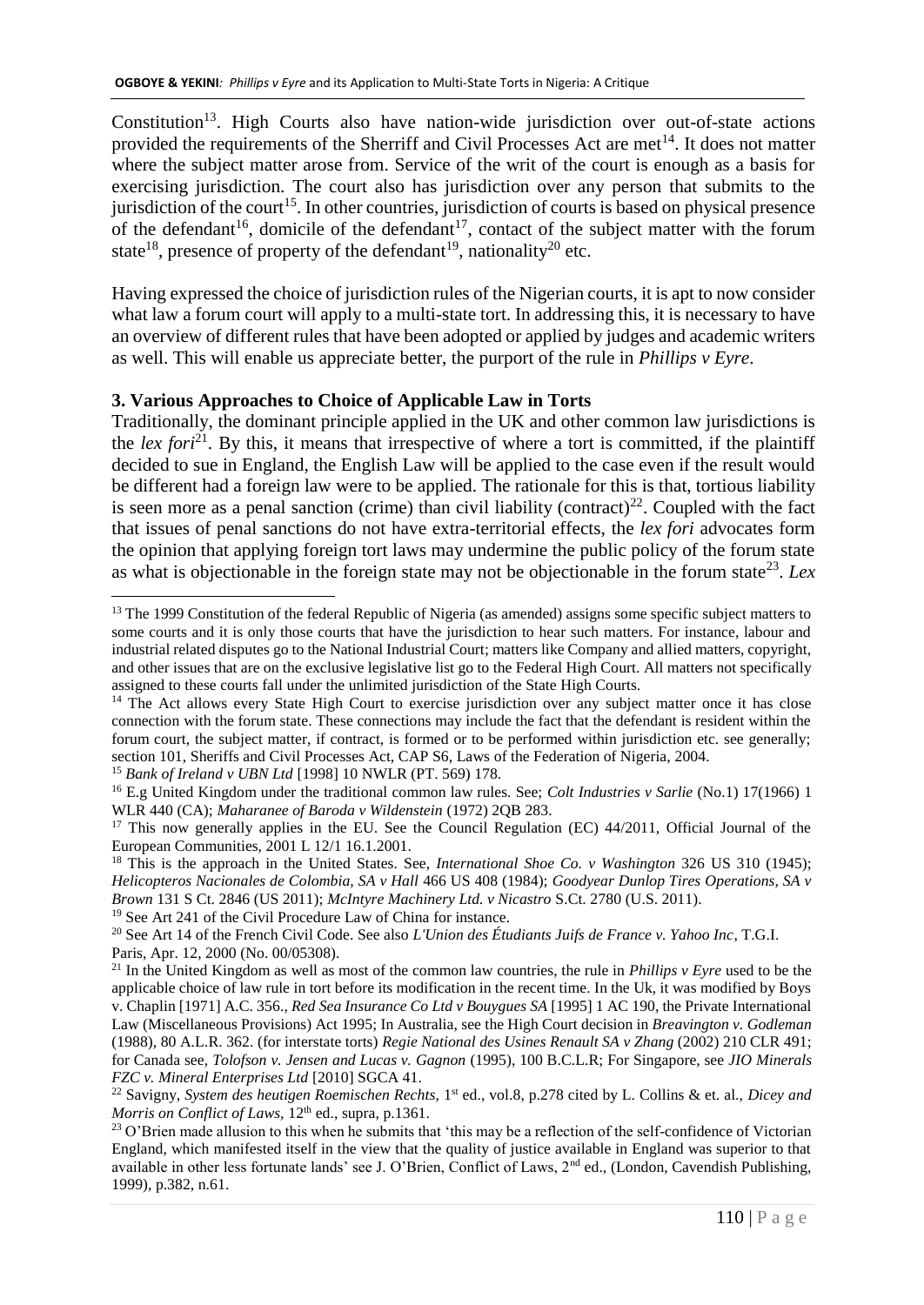*fori* has been criticised to be an infringement on territoriality principle and also invites forum shopping on the part of litigants in the quest for the most beneficial place to litigate an issue $^{24}$ . On the other hand, the proponents of *lex loci delicti commisi* posit that the law of the place where a tort occurs should be the applicable law. For instance, let us assume two Nigerian soldiers are on a short holiday in Germany and one negligently knocks down the other, even if both parties eventually returned to Nigeria and are before a Nigerian court in respect of the action, the German Law should apply to the case because, that is the law of the place of the wrong. It is thought that, that is the law that assigns liability to that very conduct. This approach has been criticised as it may in some instances negate the reasonable expectation of the parties<sup>25</sup>. Those two Nigerian soldiers, who were in Germany, could not have expected that their relationship would be governed by German law, especially if the tortious act was fortuitous. The proponents argue to its advantage that 'it promotes uniformity of results, achieves certainty and predictability, is easy to apply, discourages forum shopping, and is neutral since it does not favour the victim or the wrongdoer'.<sup>26</sup>

Morris has advocated for the 'proper law approach'<sup>27</sup>. By this, he posited that the applicable law should be the law that has the most significant connection with the chain of events. Taking the two Nigerian soldiers hypothetical scenario, the only relationship that Germany has with the subject matter is that the act occurred there. However, both parties are Nigerian; they are both officers of Nigerian Army, they work and live in Nigeria and are only in Germany on a short visit. One may therefore say that Nigerian law has more significant connection with the action than German law. Hence, the proper law according to Dr. Morris could eventually be *lex fori* or *lex loci delicti*. Currie advocated for the 'governmental-interest' approach<sup>28</sup>. According to him, the underlying interest behind the various applicable legislation should be analysed. In doing so, one may discover that there is really no conflict between the competing laws. One state may not have interest in the application of its law to the case at hand while the other State may so have. In this case, Currie opined that there is no real conflict. However, where both States have interest in the application of their respective laws to the case at hand, then there is a real conflict. In such circumstance, the *lex fori* should be applicable. Currie's governmental interest analysis may be easily explained by the 'guest-statutes' cases. Where an accident occurs in State A, for instance, while the driver and the passenger are resident of State B., assuming the law of State A does not provide remedy in such an instance, the court may found out that the State A statute is only meant to apply to its residents only and was not intended to cover guests in the state. Therefore, if the law of the State B (guests) allows for remedy in such a case, then the State A court can then apply the law of the State B based on the governmental policy behind both statutes<sup>29</sup>.

As a result of the injustice that may be occasioned by a mechanical application of some of the choice of law rules highlighted above which may eventually result in no justice especially to

<u>.</u>

<sup>24</sup> See La Forest J. decision in *McLean v. Pettigrew* [1945] S.C.R. 62.

<sup>25</sup> For instance in *Walton v Arabian American Oil Co* (1956) 233 F (2d) 541, the suit was instituted in the US by an employee who sustained personal injury in his US employer's property in Saudi Arabia. The court applied the law of Saudi Arabia on the basis of *lex loci delicti commisi*. See also P. Rogerson, 'Foreign Tort. Exception to Double Actionability', *The Cambridge Law Journal*, Vol. 51, No. 3 (Nov., 1992), p.440.

<sup>&</sup>lt;sup>26</sup> J.G Castel, Q.C, Back to the Future! Is the "New" Rigid Choice of Law Rule for Interprovincial Torts Constitutionally Mandated?. 36 *Osgoode Hall Law Journal* [Vol. 33 NO. 1, 1995], pg 47.

<sup>27</sup> H.C Morris, The Proper Law of a Tort, *Harvard Law Review,* Vol. 64, No. 6, 1951, p.881.

<sup>28</sup> B. Currie, *Selected Essays on the Conflict of Laws,* (Durham, NC, Duke UP., 1963)

<sup>29</sup> Y.T Min, Tort Choice of Law Beyond the Red Sea: Whither the Lex Fori? *Singapore Journal of International & Comparative Law,* (1997) 1 pp 100-101.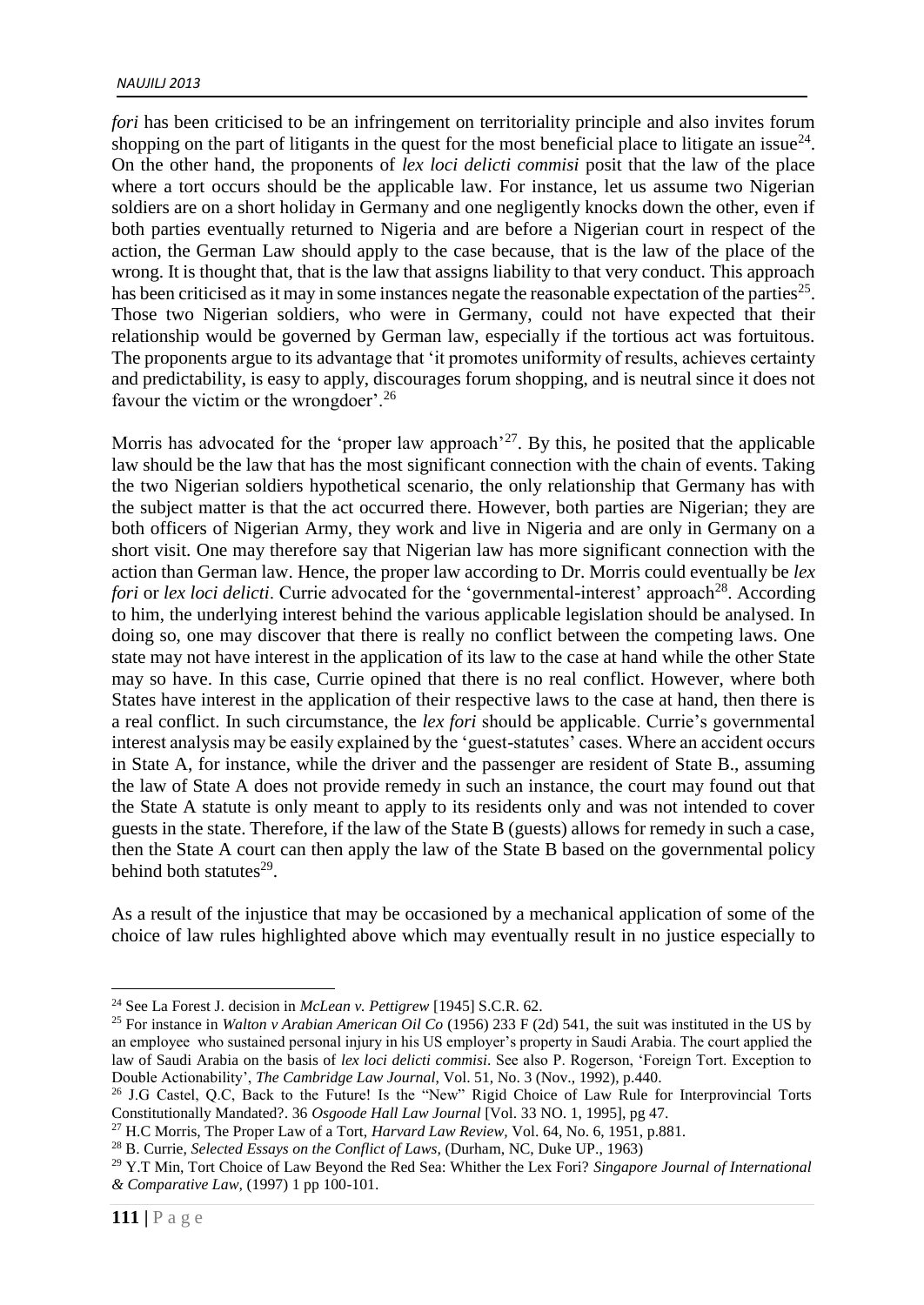the wronged party, Caver offered the 'principle of preference' theory<sup>30</sup>. To Caver, the duty of the court is to do justice to a case before it. By this, Caver posits that the court should apply any of the otherwise applicable law that seeks to do more justice to the issue at hand. Where the *lex fori,* for instance, gives more remedy than the *lex causea*, then the *lex fori* should be applied and vice versa.

# **4. What** *Phillips v Eyre* **Decides**

1

The rule in *Phillips v Eyre* was formulated by the House of Lord in 1870. It laid the foundation for the English court approach to choice of applicable law in multi-state tort cases. The facts of the case are as follows: Edward John Eyre was the governor of the island of Jamaica. Several persons in the island of Jamaica had conspired by force to overthrow the constitution and government in the island. In pursuance of the conspiracy, great numbers of the inhabitants of the island had broken out into open rebellion, and had committed many burglaries, robberies, arsons, murders, and other felonies, and the civil power of the island had been overpowered by the rebels. As a result of this anarchy, defendant, with the assistance and co-operation of the military and naval forces of the Queen had, by force of arms, arrested the progress of the rebellion. After the rebellion, the government passed the Indemnity  $Act^{31}$  for the purpose of indemnifying the defendant and all other officers and persons concerned in arresting the rebellion in the island and legalising all their actions. Soon after the expiration of the term of the defendant, he relocated to England. The plaintiff was among those imprisoned and he sued the defendant in England for the assault and false imprisonment committed against him by the defendant in Jamaica.

The defendant objected to the claims of the plaintiff and raised a defence that his actions were justified under the Jamaican law. On the other hand, the plaintiff asked the court to nullify the Act as it amounted to an *ex post facto* law and prayed the court not to allow it deprived the plaintiff of a cause of action in England. The court affirmed the defence of the defendant and affirmed the validity of the Act on the basis of reasonability and public policy. The court justified the position as follows:

an act committed abroad, if valid and unquestionable by the law of the place, cannot, so far as civil liability is concerned, be drawn in question elsewhere unless by force of some distinct exceptional legislation, superadding a liability other than and besides that incident to the act itself. It means therefore, that once an action is justified under the law of the place of the action, such an action continues to carry same character everywhere except where a forum law specifically intended otherwise.

In stating the position of the English court on the nature of foreign cause of actions particularly with respect to torts, Wills J puts it succinctly as follows:

<sup>30</sup> D. F. Cavers, 'The Proper Law of Producer's Liability', *The International and Comparative Law Quarterly*, Vol. 26, No. 4, Essays in Honour of John Humphrey Carlile Morris (Oct., 1977), pp. 703-733.

<sup>&</sup>lt;sup>31</sup> Particularly, the Act enacted that all personal actions, suits, indictments, prosecutions, and proceedings, present or future, against any persons for acts done in good faith after the proclamation of martial law in the suppression of a rebellion which had broken out in the island, should be discharged and made void, and that any person by whom such acts had been done should be acquitted and indemnified against the Queen and all other persons; and that the defendant, the governor of the island, and all acting under his authority, were indemnified in respect of all acts done in order to put an end to the rebellion, and such acts were made and declared to be lawful; that the grievances complained of were acts done within the scope of the Act.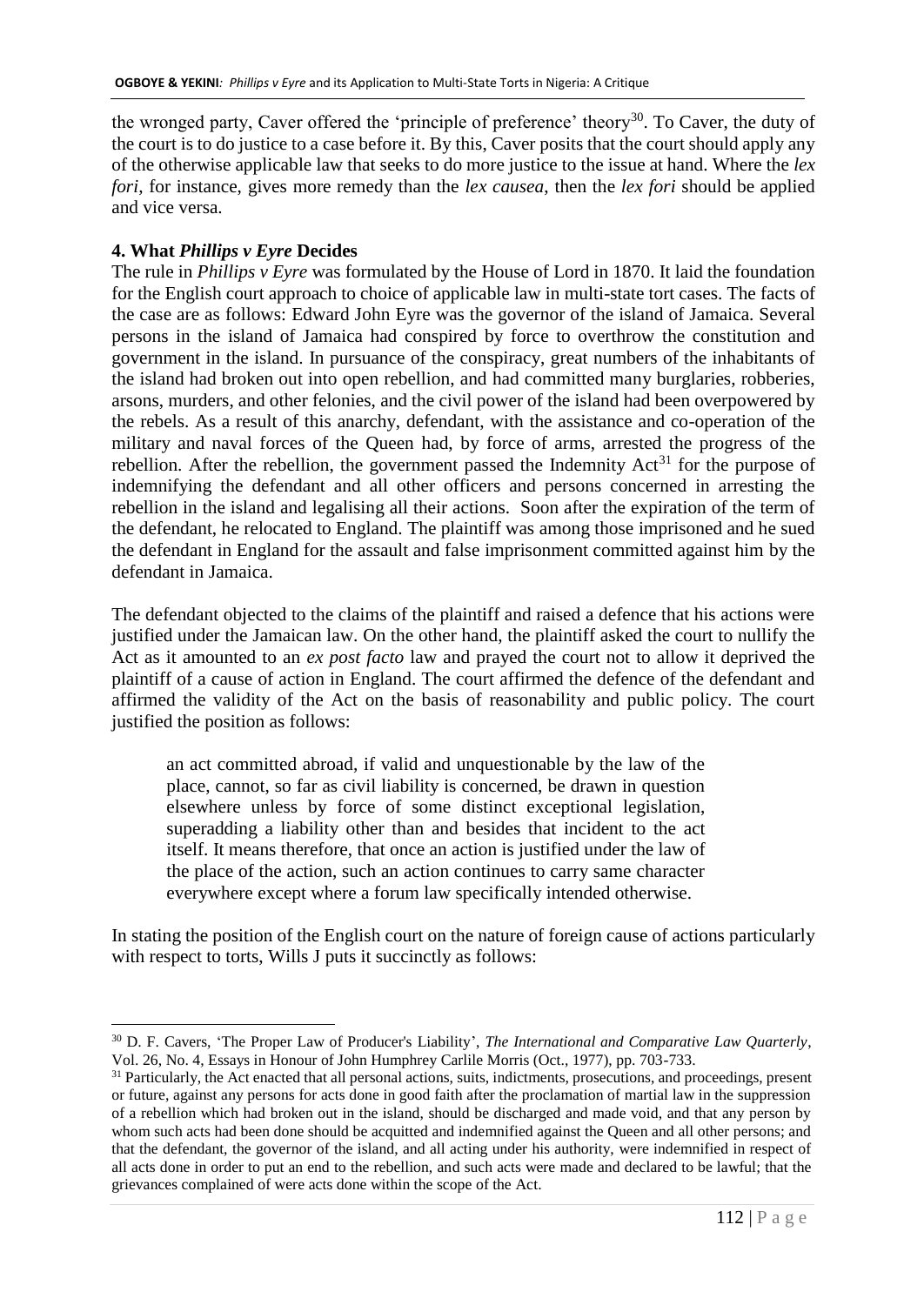As a general rule, in order to found a suit in England for a wrong alleged to have been committed abroad, two conditions must be fulfilled. First, the wrong must be of such a character that it would have been actionable if committed in England; therefore, in *The Halley* (1), the Judicial Committee pronounced against a suit in the Admiralty founded upon a liability by the law of Belgium for collision caused by the act of a pilot whom the shipowner was compelled by that law to employ, and for whom, therefore, as not being his agent, he was not responsible by English law. Secondly, the act must not have been justifiable by the law of the place where it was done. Therefore in *Blad's Case* (2), and *Blad v. Bamfield*<sup>(3)</sup>, Lord Nottingham held that a seizure in Iceland, authorized by the Danish Government and valid by the law of the place, could not be questioned by civil action in England, although the plaintiff, an Englishman, insisted that the seizure was in violation of a treaty between this country and Denmark - a matter proper for remonstrance, not litigation.<sup>32</sup>

Therefore, Willes J dismissed the plaintiff's action because, although the requirements of English tort law had been met, the defendant's acts were justifiable under Jamaican law. Willes J proposition was later popularly called the 'double actionability' rule. It simply means that before a plaintiff could succeed in a tortious act committed abroad before the English court, he has to prove that such tort is recognised in England (*lex fori*) and there is no justification for such conduct under the law of the place that it was committed (*lex loci delicti*).

Two years before Willes J decided Phillip's case, the Privy Council had already formulated as a rule that a plaintiff that brings a claim of foreign tort before the forum court can only claim redress under the forum law in *The Halley<sup>33</sup>*. In other words, the forum tort law in terms of what to prove to succeed, defences and remedies applies to such a case. The assertion above was confirmed subsequently by the House of Lord per Lord Wilberforce in *Boys v Chaplin* as follows:

> I would, therefore, restate the basic rule of English law with regard to *foreign torts as requiring actionability as a tort according to English law*, subject to the condition that civil liability in respect of the relevant claim exists as between the actual parties under the law of the foreign country where the act was done.<sup>34</sup>

To further demonstrate that what *Phillips v Eyre* decided was a choice of law rule, it is apt to offer the explanation of Brennan J of the High Court of Australia in *Breavington v Godleman*  on this issue as follow:

A plaintiff may sue in the forum to enforce a liability in respect of a wrong occurring outside the territory of the forum if —

1. The claim arises out of circumstances of such a character that, if they had occurred within the territory of the forum, a cause of action would have arisen entitling the plaintiff to enforce against the defendant a civil liability of the kind which the plaintiff claims to enforce; and

 $32$  (1870) LR 6 OB 1.

<sup>33</sup> (1868) LR 2 PC 193.

<sup>34</sup> [1971] AC 356. At 389.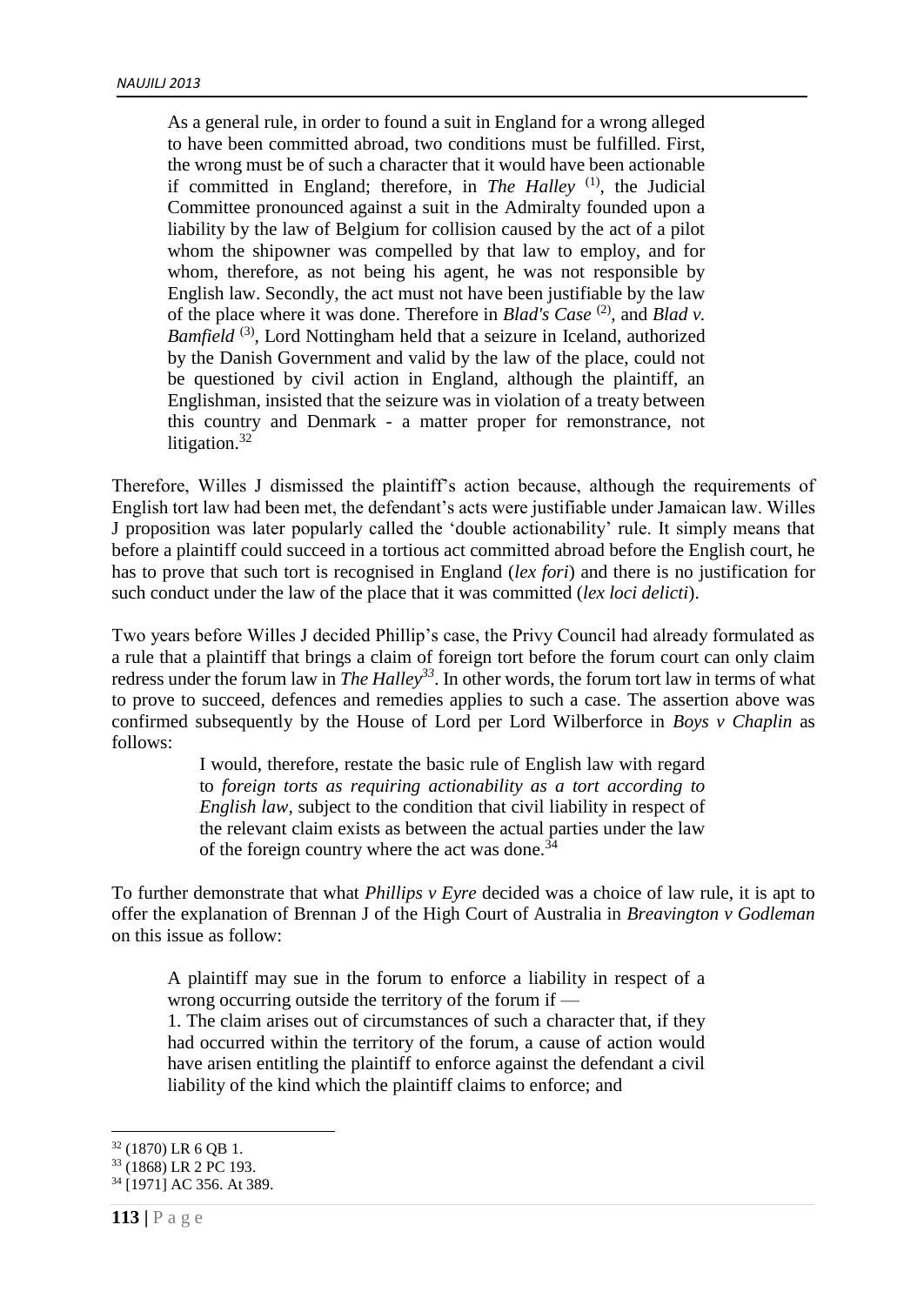2. By the law of the place in which the wrong occurred, the circumstances of the occurrence gave rise to a civil liability of the kind which the plaintiff claims to enforce<sup>35</sup>

Outside the bench, majority of academic writers<sup>36</sup> opine that *Phillips v Eyre* was a choice of law rule in foreign tort claims. For instance, the authors of Dicey and Morris conclude that the proposition that the first leg of Willes J formulation relates to jurisdiction is wrong because the Judge 'would hardly have cited *The Halley* as his sole authority for the proposition if he had intended to lay down a rule of jurisdiction since no question of jurisdiction was involved in that case<sup>37</sup>. They finally conclude by maintaining that there is no support for the view that the rule is a jurisdictional rule in English case law<sup>38</sup>.

Collins in his own words adds that 'the traditional starting point for any consideration of the law to be applied where a tort was committed in one jurisdiction but sued upon in another was Willes J's classic statement of principle in *Phillips v Eyre'*.<sup>39</sup> Keyes, while contributing to this point also asserts that 'the law of the forum has historically had an explicit and primary role in the choice of law rule for multistate torts. This is because of the rule in *Phillips v Eyre*, which required plaintiffs to establish that their claims were actionable under both the law of the forum and the law of the place of the delict. The rule in *Phillips v Eyre* was central in tort choice of law in England and Australia until recently'.<sup>40</sup> Among the practitioners as well, it is agreed that *Phillips v Eyre* is a choice of law rule. Castel, Q.C in his contribution posits that 'the English common law choice of law rule for torts combines the law of the forum and the law of the place where the wrong was committed. It has its origin in the following passage in the judgment of Willes J. delivered in 1870 in *Phillips* v. *Eyre'.<sup>41</sup>*

## **5. What It Does Not Decide**

<u>.</u>

Following from what has been discussed above it is indisputable that there is almost unanimity of opinion that Willes J proposition of double actionability means nothing more than the application of forum law to foreign tortious claims. However, does the decision have anything to do with jurisdictional rule of the English court? The answer to this question appears to be in the negative<sup>42</sup>. As the authors, Dicey and Morris, have suggested and we agree with them, the issue before Willes J., was not one of jurisdiction but rather the liability or otherwise of the

<sup>35</sup> *Breavington v Godleman* (1988) 169 CLR 41, 110–11.

<sup>36</sup> For suggestions that the first leg of the rule is jurisdiction, see Hessel E *Yntema*, 'Essays on the. Conflict of Laws' (*1949*) *27 Canadian Bar Review* 116; Donald B Spence, 'Conflict of Laws in Automobile Negligence Cases' (1949) 27 Canadian Bar Review 661; P Gerber, 'Tort Liability in the Conflict of Laws' (Pt 1) (1966) 40 *Australian Law Journal* 44.

<sup>37</sup> L. Collins & *et., al*., *Dicey & Morris- The Conflict of Laws* (12th ed, 1993), Rule 203, pp. 1366-1367. <sup>38</sup> Ibid.

<sup>39</sup> M. Collins, Choice of law in defamation after *John Pfeiffer Pty Ltd v Rogerson*, (2001) 6 *Media & Arts Law Review* 171.

<sup>&</sup>lt;sup>40</sup> M. Keyes, Substance and procedure in multistate tort litigation, (2010) 18 Torts Law Journal, p.202. For similar view from other authors, see; P. North, and J. Fawcett, *Cheshire & North's Private International Law,* 12th edn, (London, Butterworths, 1992), ch.20; R. Mortensen, Homing Devices in Choice of Tort Law: Australian. British and Canadian Approaches, *ICLQ* vol. 55, October 2006, pp. 839-878; M. Pryles, 'The Law Applicable to Interstate Torts: Farewell to Phillips v Eyre?' (1989) 63 *Australian Law Journal* 158,181; A. Gray, *Conflict of Laws in International Torts Cases: The Need for Reform on both Sides of the Tasman.* Yearbook of New Zealand Jurisprudence, 9, (2006).

<sup>&</sup>lt;sup>41</sup> J.-G. Castel, 'Back to the Future! is the "New" Rigid Choice of Law Rule for Interprovincial Torts Constitutionally Mandated? *Osgoode Hall Law Journal* [Vol. 33 No. 1), 1995, p.53.

<sup>42</sup> Although, H. E Yntema ('Essays on the Conflict of Laws' (1949) 27 *Canadian Bar Review* 116) has argued to the contrary. With respect, recent scholarship from the bar, bench and academics do not agree with his position.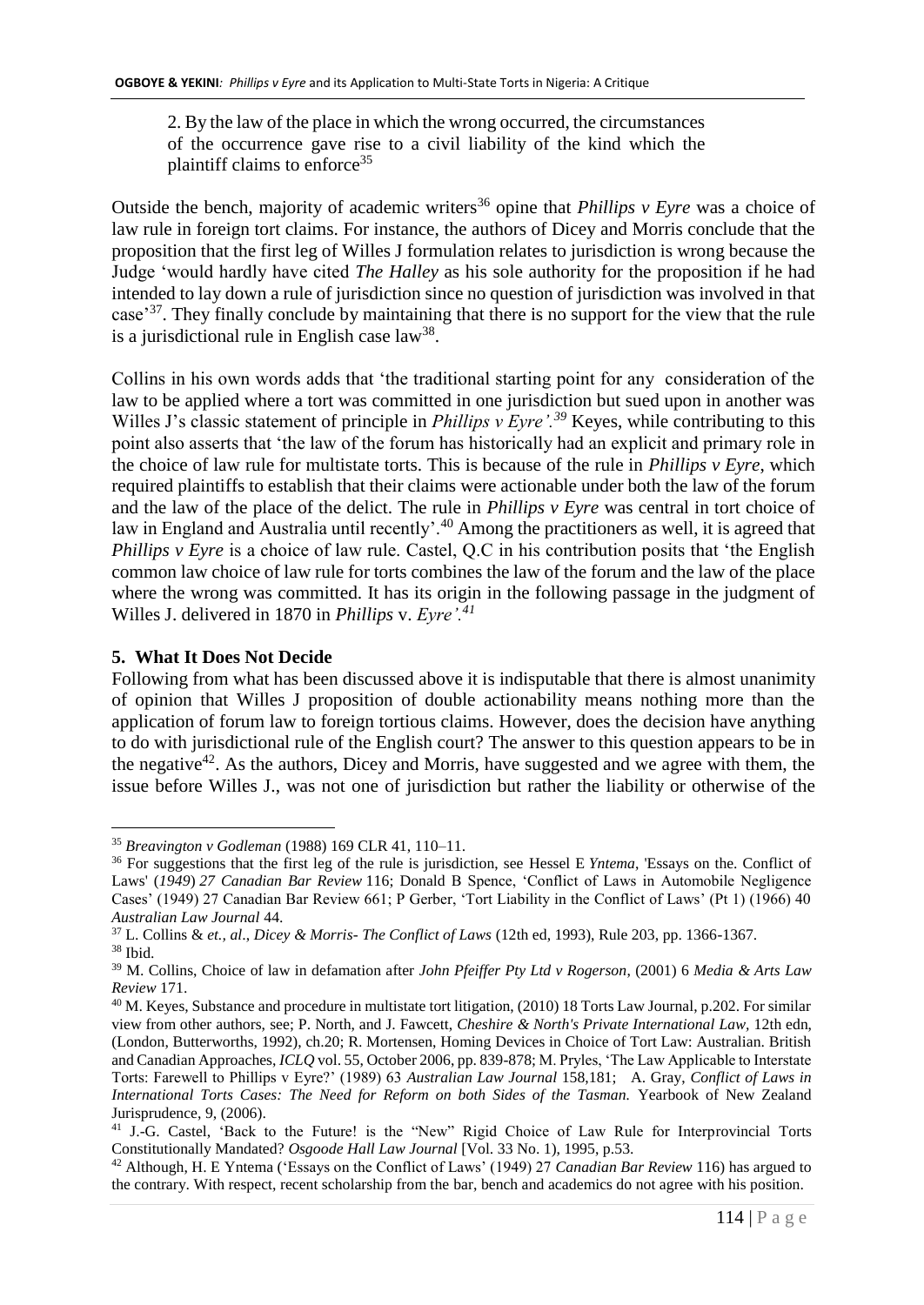defendant over the torts committed in Jamaica. The court's reliance on *The Halley* in arriving at his postulation further laid credence to this. The English conflict of laws rules as regards the jurisdiction of the English court is well settled. The English court exercises *in personam* jurisdiction over any causes irrespective of the origin of the action where the writ is served on the defendant personally in England, or outside England with leave of court and in other cases where the defendant submits to the jurisdiction of the court<sup>43</sup>. Hence, Willes J could not have intended to introduce a fundamental change to the long established English jurisdictional rules in such an equivocal manner.

## **6. Application of the Rule by Nigerian Courts**

*Phillips v Eyre* was first applied in the Nigerian case of *Benson v Ashiru*. In this case the plaintiff sued in the High Court of Lagos on behalf of himself and dependant relatives of Adetutu Ashiru deceased, under the English Fatal Accidents Act of 1846. He claimed damages representing the pecuniary loss sustained by Adetutu's death. The accident which resulted in the death of the plaintiff's wife occurred in Ijebu Remo, Western Nigeria. The Judge found that the plaintiff has proved negligence against the defendant and also that the Fatal Accident Act, 1846 applied. This finding of the court on the applicable law was contested by the defendant. It should be noted that the Fatal Accidents Acts, 1846 applied in Lagos as an English Statute of General Application while the Torts Law applied in the Western Nigeria. The trial court found that both laws applied to the death in Ijebu Remo concurrently. The defendant contended the Supreme Court should dismiss the action as it had earlier decided in *Amanambu v Okafor*<sup>44</sup> that the laws applicable in a region could not apply in another region. Counsel to the defendant argued that by the Law of England (Application) Law (cap. 60), English statutes of general application ceased to apply as such in Western Nigeria from 1st July, 1959. In resolving this controversy<sup>45</sup>, the Supreme Court noted as follows:

<sup>&</sup>lt;u>.</u> <sup>43</sup> For a detailed discussion of the English rules of jurisdiction in conflict of laws situations, see; A.O Yekini, Comparative Choice of Jurisdiction in Cases having a Foreign Element: Are there Any Lessons for Nigerian Courts? *Commonwealth Law Bulletin, 2013; L. Collins, Dicey and Morris on the Conflict of Laws, 13<sup>th</sup> edn,* (London, Sweet & Maxwell, 2000), p. 263; *Halsbury's Laws of England* (4th edn reissue), vol. 8(3), pp.94-95.

<sup>&</sup>lt;sup>44</sup> Amanambu v Okafor & Anor. In this case, the plaintiff is the widow of one Stephen Amanambu who died as a result of injuries he received in a motor accident in March 1960 at a location between Lokoja and Okene in Northern Nigeria. The action was brought to recover damages under the Fatal Accidents Laws of Northern Nigeria, 1956 at the High Court in Onitsha, Eastern Nigeria. The defendants, who were the driver and the owner of the offending vehicle, were residing in Asaba, in Mid-Western Nigeria and Onitsha, in Eastern Nigeria respectively.

The defendants objected to the jurisdiction of the Onitsha High Court on the basis that the plaintiff had sued under the Northern Region Law and that the deceased died in northern Nigeria. The plaintiff then sought to amend the processes to read Fatal Accident Law of Eastern Nigeria and same was granted. The amendment was challenged. The court held that 'In our view that Law of Eastern Nigeria confers a right to sue for compensation in respect of a fatal accident which occurred in Eastern Nigeria and not outside it: for the Legislature of Eastern Nigeria could only legislate for compensation in regard to such an accident. Therefore, the claim, which is based on the Fatal Accidents Law, Eastern Nigeria, cannot stand, and the appeal must be dismissed.'

<sup>&</sup>lt;sup>45</sup> Another issue that came up in the case was whether the plaintiff had the capacity to sue in this case having not clearly show the capacity in which he had sued and his relationship with the deceased as required by both the Torts Law of Western Nigeria and the Fatal Accident's Act. On the question of capacity, the court found that an amendment was not necessary as both laws allow the plaintiff to institute the action as presently constituted. However, the action failed because the plaintiff was not able to prove his marriage with the deceased. The Supreme Court turned down the damages granted the dependant (not plaintiff) by the trial court holding that since the plaintiff has no interest in the matter, he could not sue on behalf of those that had interest.

One important issue discussed in this case that is of paramount concern to conflict of laws practitioners is the question of applicable law to the tort in question. It appeared both counsel and the apex court were totally at lost with choice of law rules in foreign torts cases as postulated in the cases cited by the Supreme Court. The lower court held that the Fatal Accident Act of Lagos applied concurrently with the Torts Law of Western Nigeria. This is an obvious error as rightly pointed out by the Supreme Court. Although, the trial court applied the correct law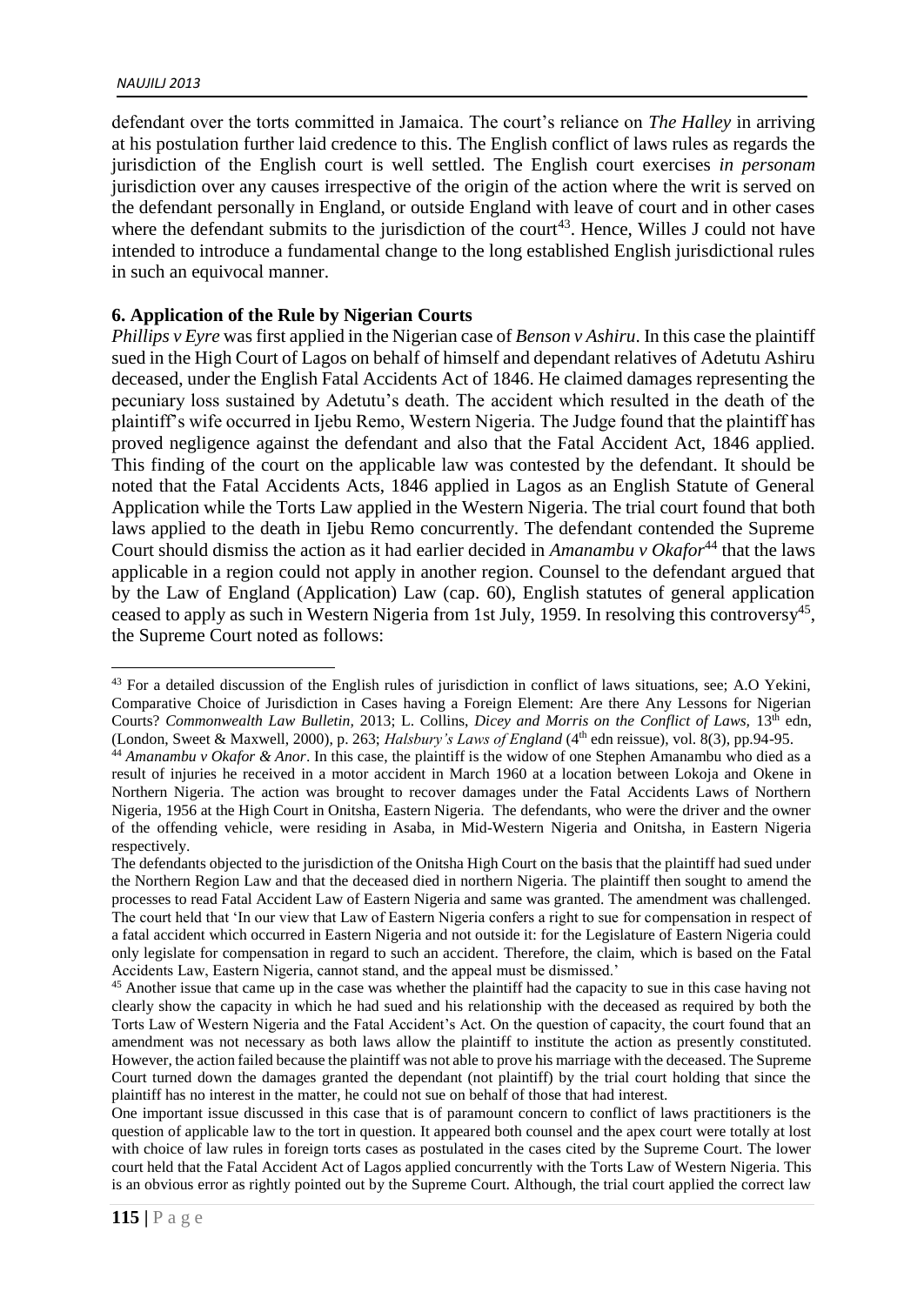The rules of the common law of England on questions of private international law apply in the High Court of Lagos. Under these rules an action of tort will lie in Lagos for a wrong alleged to have been committed in another part of Nigeria if two conditions are fulfilled: first, the wrong must be of such a character that it would have been actionable if it had been committed in Lagos; and secondly it must not have been justifiable by the law of the part of Nigeria where it was done: Phillips v. Eyre (1870) L. R. 6 Q.B. 1. These conditions are fulfilled in the present case.

Another issue that came up in the case was whether the plaintiff had the capacity to sue in this case having not clearly show the capacity in which he had sued and his relationship with the deceased as required by both the Torts Law of Western Nigeria and the Fatal Accident Act. On the question of capacity, the court found that an amendment was not necessary as both laws allow the plaintiff to institute the action as presently constituted. However, the action failed because the plaintiff was not able to prove his marriage with the deceased. The Supreme Court turned down the damages granted the defendant (not plaintiff) by the trial court, holding that since the plaintiff has no interest in the matter, he could not sue on behalf of those that had interest.

One more important issue discussed in this case that is of paramount concern to conflict of laws practitioners is the question of applicable law to the tort in question. It appeared both counsel and the apex court were totally at lost with choice of law rules in foreign torts cases as postulated in the cases cited by the Supreme Court. The lower court held that the Fatal Accident Act of Lagos applied concurrently with the Torts Law of Western Nigeria. This is an obvious error as rightly pointed out by the Supreme Court. Although the trial court applied the correct law (forum law), being the Fatal Accident Act, His Lordship's reasoning was however, not in tandem with established rule of law. On the other hand, the Supreme Court's reasoning was not better with due respect. The apex court thought that there was no need to grant an amendment to bring the claim under the Torts Law simply because both laws have similar provisions. The court was of the opinion that it was wrong to have brought the action under the Fatal Accident Act simply because the accident did not occur in Lagos. The court seemed to have indirectly ruled that the *lex loci delicti* applied while relying on *Phillips v Eyre* and *Koop v. Bebb.*<sup>46</sup>

As it would be seen later, this decision is wrong. Were the court to apply *Phillips v Eyre* in reality, then the Fatal Accident Act would have applied and not the Torts law of the Western Nigeria since the former is the *lex fori*. The differences in the two laws would have mattered if the plaintiff had proved marriage with the deceased because funeral expenses are recoverable

<sup>(</sup>forum law), being the Fatal Accident Act, his lordship's reasoning was however, not in tandem with established rule of law. On the other hand, the Supreme Court reasoning was not better with due respect. The apex court thought that there was no need to grant an amendment to bring the claim under the Torts Law simply because, both laws have similar provisions. The court was of the opinion that it was wrong to have brought the action under the Fatal Accident Act simply because the accident did not occur in Lagos. The Supreme court seemed to have indirectly ruled that the lex loci delicti was the applicable law while relying on *Phillips v Eyre* and *Koop v. Bebb* (1951) 84 C.L.R. 629.

As it would be seen later, this decision is wrong. Were the court to apply *Phillips v Eyre* in reality, then the Fatal Accident Act would have applied and not the Torts law of the Western Nigeria since the former is the lex fori. The differences in the two laws would have mattered if the plaintiff had proved marriage with the deceased because funeral expenses are recoverable under the Torts Law but not under the Fatal Accident Act and the court would have awarded that under the Torts Law wrongly.

<sup>46</sup> (1951) 84 C.L.R. 629.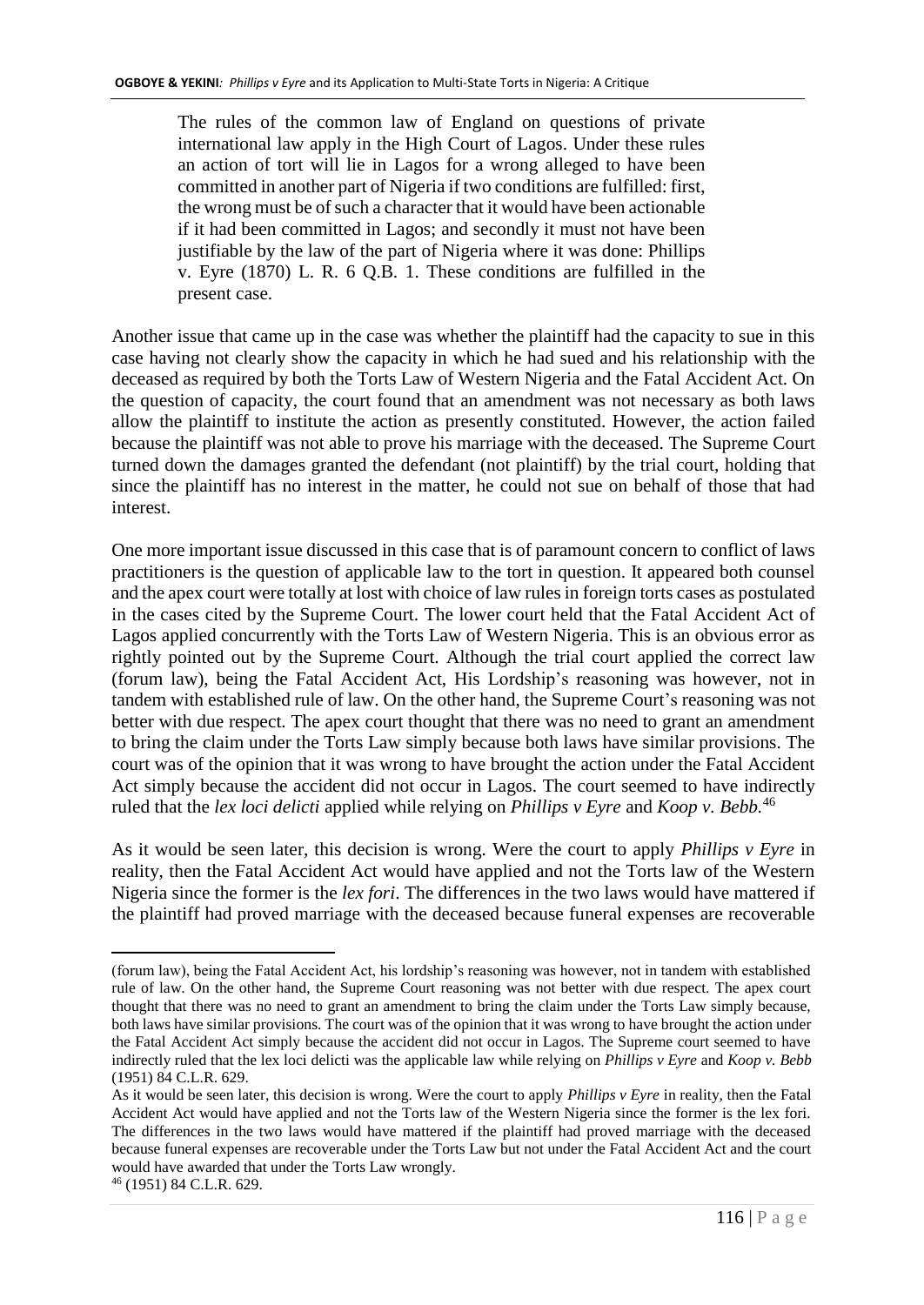under the Torts Law but not under the Fatal Accident Act and the court would have awarded that under the Torts Law wrongly. To the best of our knowledge, this is the first time that the rule in *Phillips v Eyre* would be cited with approval by the apex court<sup>47</sup>. Although the Supreme Court quoted this rule without clearly stating its purport as it relates to the case, however, subsequent decisions of the lower courts have understood the Supreme Court to have laid down a general rule of jurisdiction in foreign torts claim. *In Herb & Ors v Devimco*<sup>48</sup>, Eko Hotels Limited is co-owned by the Lagos State Government and the appellants. The respondent, Devimco International B.V was engaged to manage the Hotels. After some time, there was a change in the ownership structure and the appellants became the majority shareholder of the Company. This necessitated the review of the management contract between Eko Hotels Limited and the respondent company. When the renegotiation of the contract was not successful, EKo Hotels Limited terminated the contract between it and Devimco International BV. The respondent claimed at the lower court that the appellants had induced the termination of the agreement between it and the Hotel based on the letters written by the  $1<sup>st</sup>$  appellant in London and received by the respondent in Cedex, France. The appellants were not resident in Nigeria and hence were served the writ outside Nigeria.

In addressing the issues of exercise of personal jurisdiction over non-resident defendants by a Lagos High court, the court reasoned that the rule in *Phillip v Eyre* permits a forum court to exercise such jurisdiction in tortious case over non-resident defendant once the criterion of double actionability is met. The court held that:

Similarly, there is no gainsaying that the cause of action giving rise to the instant suit relates to tort issue governing exercise of jurisdiction by our courts on matters relating to tort is not without decided authorities in our laws. For example, in the case of *Benson v. Ashiru* (supra) the Supreme Court had cause to make pronouncement on the issue when it relied on the English case of *Phillips v. Eyre* (1870) LR 6 QB 1 and said as follows:

"The Rules of Common Law of England on questioning of Private International Law apply in the High Court of Lagos. Under these rules an action of tort will lie in Lagos for a wrong alleged to have been committed in another part of Nigeria if two conditions are fulfilled. First the wrong must be on (sic) such a character that it would have been actionable if it had been justifiable by law of the part of Nigeria where it was done."

Although the learned counsel for the appellants opined that the above pronouncement of the Supreme Court does not apply to the situation of the instant case since the appellants are based or resident outside Nigeria, I hold a different view on that. My understanding of the pronouncement is that it attempts to resolve issue on jurisdiction over parties living in places other than within the jurisdiction of a trial court. For that reason alone, the authority *of Benson v. Ashiru* is apposite.

<sup>&</sup>lt;sup>47</sup>Although, the case has been cited in some earlier decisions but, only in respect of the status of retroactive legislation. See *Eshugbayi Eleko v Frank Morrish Baddeley & Anor.* NLR VI [1926] 65 and much later LORD *Chief Udensi Ifegwu v Federal Republic of Nigeria* [2001] 13 NWLR (PT. 729) 103; *Festus Ibidapo Adesanoye v Prince Francis Gbadebo Adewole* (2000) 9 NWLR (Pt. 671) 127 SC; *Salami Afolabi v Governor of Oyo State* [1985] 2 NSCC 1151. <sup>48</sup> [2001] 52 WRN 19.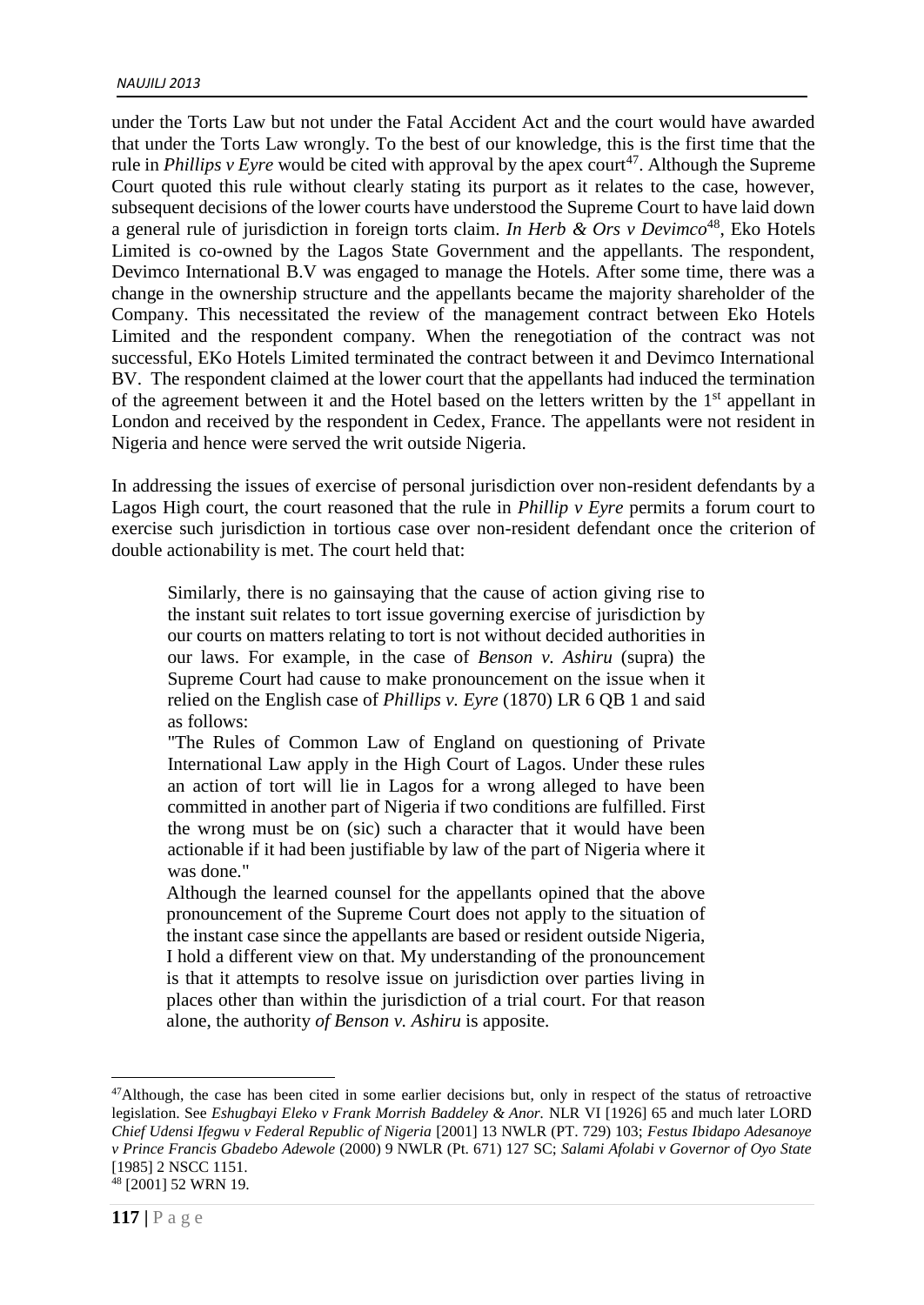A similar reasoning was adopted by the same Court of Appeal in *Zabusky & Ors. v Isreali Aircraft Industry Ind*. <sup>49</sup> In this case, the plaintiffs sued the defendant over libellous publication published in the Isreali Embassy in Lagos. The trial court declined jurisdiction on the ground that the alleged tort was committed in a foreign land. The Court of Appeal set aside the decision of the lower court and held that the court had jurisdiction. In the opinion of the court:

By virtue of sections 10 and  $11(1)(a)$  of the High Court Law, Cap. 60, Laws of Lagos State, 1994, the High Court of Lagos State has coordinate jurisdiction with the High Court of England. In other words, the High Court of Lagos State, like the High Court of England, is entitled to enforce principles of private international law. Thus, the rules of the common law of England on questions of private international law apply in the High Court of Lagos State. Under those rules, an action in tort will lie in Lagos, Nigeria, for a wrong alleged to have been committed in another part of Nigeria or outside of Nigeria if two conditions are fulfilled. First, the wrong must be of such a character that it would have been actionable if it had been committed in Lagos State; and secondly, it must not have been justifiable by the law of the part of Nigeria, or the place outside Nigeria where it was done. Accordingly, in every action brought in Nigeria upon a foreign tort, the plaintiff must prove that the defendant offended the law of both *lex loci delicti commissi* and of Nigeria. [*Benson v. Ashiru* (1967) NSCC 198]

In *Nigerian Tobacco Company Ltd. v. Agunanne*<sup>50</sup>, the Supreme Court approved the lower court's ratio that the *lex loci delicti* governs multi-state tort action. In this case, the respondent sued his employer, Nigerian Tobacco Company Ltd at the High Court of Anambra State in Enugu in Eastern part of Nigeria in respect of injuries he sustained in an accident that occurred in Plateau State, Northern Nigeria. The accident occurred as a result of the negligent act of the driver of the Company. When the lower court was faced with the choice of applicable law in this case, the learned trial judge held that:

Upon a careful consideration of all the relevant authorities on this matter, it appears clear to me that where as in this case, an accident happened in a foreign State and an action is properly instituted in another State in respect of the said accident the proper law that must be applicable for the determination of the suit will be the *lex loci*, that is to say, the law of the foreign State and not the law of the State in which the suit is instituted. See *Olayiwola Benson & Anor. v. Joseph Ashim* [1967] 1 All N.L.R. 184, *Grace Amanambu v. Alexander Okafor & Anor.* [1966] 1 All N.L.R. 205 and *A.O. Ubanwa & 4 Ors. v. C. Afocha & Anor.* (1974) 4 E.C.S.L.R, 308. See too *Morocco Bound Syndicate Limited v. Harris* (1895)1 Ch. 534 at page 537. I therefore hold that it is the law applicable in the Benue State of Nigeria that must be applicable in the determination of this action

The trial court eventually found negligence proved against the Company and awarded damages against it accordingly. The Company's defence of the common law doctrine of common employment which though have been expressly abolished by statutes in Western and Eastern

<sup>1</sup> <sup>49</sup> (2008) 2 NWLR (pt. 1070), 109.

<sup>50</sup> (1995) 5 NWLR (Pt. 397) 571.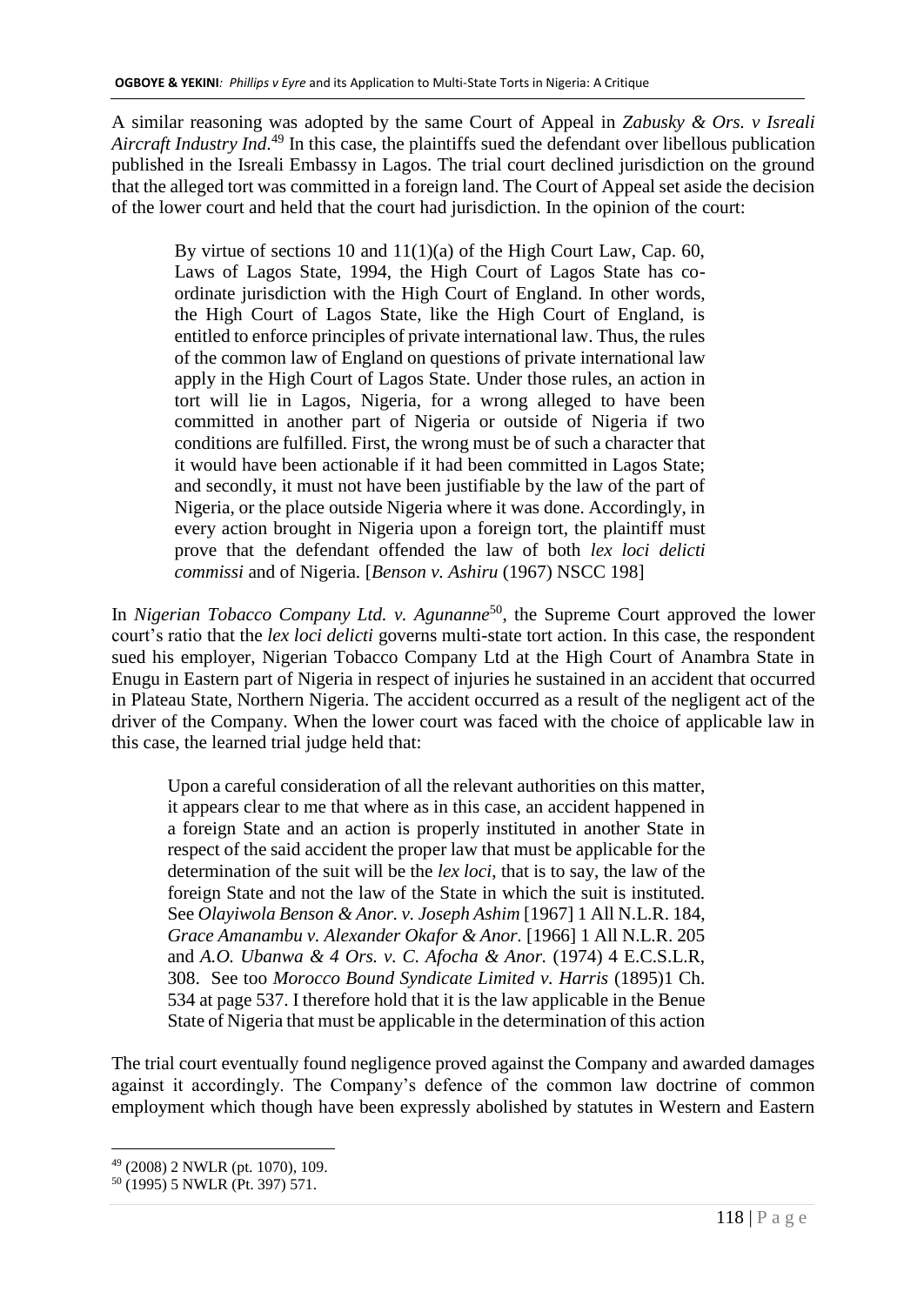but not Northern Nigerian States was rejected by the court. The court was prepared to accept and apply it because the doctrine has not been abolished in northern Nigeria; nevertheless, it was rejected as the driver and the plaintiff were not in the same category of employment<sup>51</sup>.

## **7. Problems Posed by Mis-Application of the Rule**

What is evident from the foregoing discussions is that the Nigerian courts have wrongly misconstrued and misapplied the rule in *Phillips v Eyre* as a rule of jurisdiction rather than that of choice of applicable law in torts. This misconception and misapplication have posed a number of problems as identified below. One needs to sympathise with Their Lordships, perhaps, they were misled by the expressions used in the formulation of Willes J. As O'Brien has submitted, 'a review of the language indicates that three possible interpretations can be advanced: (a) that it provides a double barrelled choice of law rule and has nothing to say about jurisdiction; (b) that it is a double barrelled jurisdictional rule leaving open the choice of law; and (c) that the first part of the rule is jurisdictional, whilst the second part constitutes a choice of law rule in favour of the *lex loci delicti*' <sup>52</sup>. Be that as it may, it is now indisputable that the first interpretation is the correct one.

First, the misinterpretation of the rule creates uncertainty in the choice of applicable law to foreign tort claims. It is not in doubt that the current state of the law does not take into consideration the correct interpretation of the rule in *Phillips v Eyre* which is the locus classicus in this area. Hence, one cannot satisfactorily say that the last has been heard of choice of applicable law for multi-state torts. In my opinion, the Nigerian courts decisions analysed above are arrived at *per incuriam*. The courts have not heard the opportunity of being presented with a position that will advance the correct interpretation of *Phillips v Eyre.* Perhaps, the courts might make a u-turn and approve the application of the *lex fori* accordingly<sup>53</sup>.

Apart from the uncertainty that is created by the misinterpretation of the rule, the state of the law concerning choice of applicable law for multi-state torts has remained in crisis owing to the misconception of *Phillips v Eyre* as a choice of law rule and the presumption against extraterritorial application of tort laws. According to the Supreme Court in *Anamanbu v Okafor,* it was clearly stated that the tort law of a state cannot apply in another state<sup>54</sup>. The same Supreme

-

<sup>&</sup>lt;sup>51</sup> The doctrine of common employment was applicable in England up to 1948 when it was abolished by the Law Reform Personal Injuries Act of 1948. The doctrine has also been abolished in the Eastern States of Nigeria by virtue of section 4 of the Torts Law (Cap. 125), Laws of Eastern Nigeria 1963, and in the Western States of the country. However, the Supreme Court by a majority of 4:1 decided that the doctrine has been abolished in the Northern State as well by virtue of Section 28 of the High Court Law Cap. 49 Laws of Northern Nigeria 1963. The Supreme Court reasoned that since the High Court Law came into effect in 1965, it could only have received the Common Law as it stood on that date. If the doctrine of common employment had been abolished as part of the Common Law in 1948, then same was not received under the High Court Law and no special legislation is needed for that purpose.

<sup>52</sup> J. O'Brien, supra, p.385.

<sup>&</sup>lt;sup>53</sup> However, this writer strongly believes that this reversal may be a difficult one considering the fact that the Nigerian Supreme Court is always very reluctant of overruling itself. For instance, the Supreme Court ought to have seen that some of its positions in *Nigerian Tobacco Company Ltd. v. Agunanne* were contrary to what has been decided in *Anamanbu v Okafor* and *Benson v Ashiru* and yet, none of the decisions overruled the other. Apart from this, one can also speculate that the Court may not approve the automatic application of lex fori because of its discontinuance by vast majority of states.

<sup>&</sup>lt;sup>54</sup> This erroneous conclusion is neither supported by law nor logic. It is trite in law that it is criminal laws that generally has territorial limitation. This erroneous believe was echoed by the same Supreme Court in *Dairo v UBN* (2007) 16 NWLR (pt.1059) 99, where Alooma Muhktar JSC opined that Nigeria is a federal state and that the constitution has clearly demarcated the jurisdiction of each state. Therefore, a State High Court does not have jurisdiction over causes that arose in another state, be it contract or tort. I have succinctly argued somewhere else that this decision of the Supreme Court is wrong. See A.O Yekini, Comparative Choice of Jurisdiction in Causes